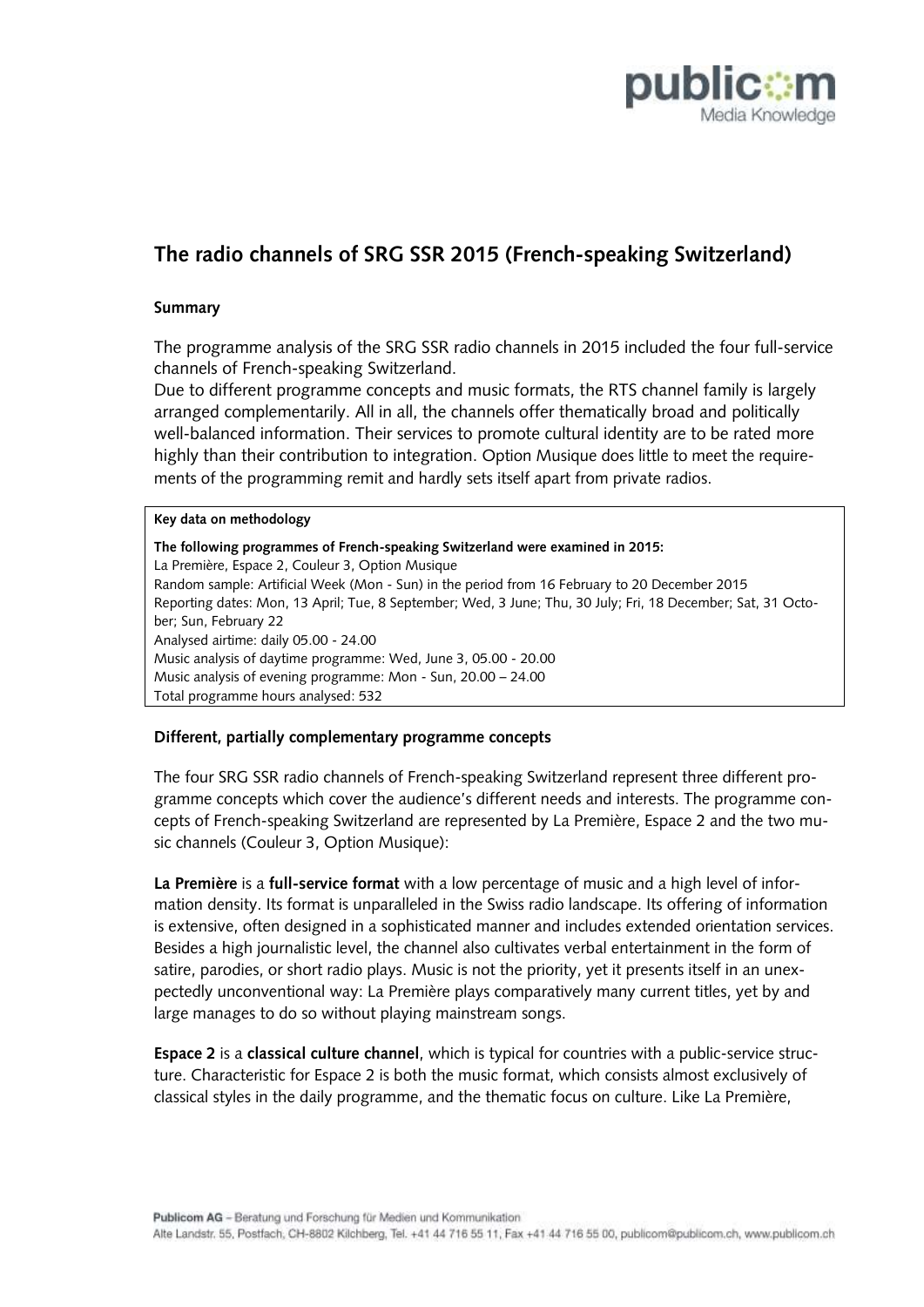

Espace 2 often contains information content that demonstrates a sophisticated formal treatment of information. Similar to its German-speaking counterpart (SRF 2 Kultur), the above-average strong international orientation is striking. Most of all, Espace 2 strongly expresses the geographical and cultural proximity to France.

In terms of programme structure, **Couleur 3** and **Option Musique** correspond to the type of the modern accompanying radio channel with a high proportion of (pop) music and compact information and services. However, both channels cover entirely **different target group needs**. While Option Musique cuts down information to the most essential, **Couleur 3** offers an appealing information service in comparison to other accompanying radio channels. However, the most significant differences between the two channels concern their music formats. In its daytime programme, Couleur 3 features an urban format, based on the latest releases. Thereby, it appeals to a young audience. Option Musique, on the other hand, focuses on light, French-language pop music permeated by many oldies – a music mix geared towards an older and more rural audience. Obviously, the positioning of Option Musique follows the strategy of maximizing the channel's range. Its programme is to address a segment of the audience that is overwhelmed by the wordiness and information density of La Première or that has more modest demands on the contents of a radio channel.

# **High editorial quality at La Première and Espace 2 – little interest in the economy**

Information is among the RTS channels' core competencies: The channels dedicate a high portion of their airtime to information. La Première dedicates two thirds of its programming time to information and Espace 2 also has an above-average information component. Furthermore, the channels put large effort into the formal treatment of this information. Primarily, La Première and Espace 2, in part also Couleur 3, strive to elucidate facts and provide background information. Thereby, they rely on a wide inventory of **journalistic formats**. However, this variety of formats does not seem to be a goal for Option Musique. Instead, the channel presents its sparse information primarily in the form of compact news bulletins that convey the facts without any further contextualisation.

Although the RTS channels embody different programme concepts and appeal to different target audiences, a sense of **thematic complementarity** can only be determined to some extent. The cultural channel Espace 2 is highly devoted to cultural topics, yet culture is also a thematic focus of La Première and Couleur 3. As regards the **topic variety**, La Première offers the broadest and most well-balanced mix. However, the other channels also cover a broad spectrum. Compared to German-speaking Switzerland, tabloid topics and sports, but above all economic topics, receive less attention.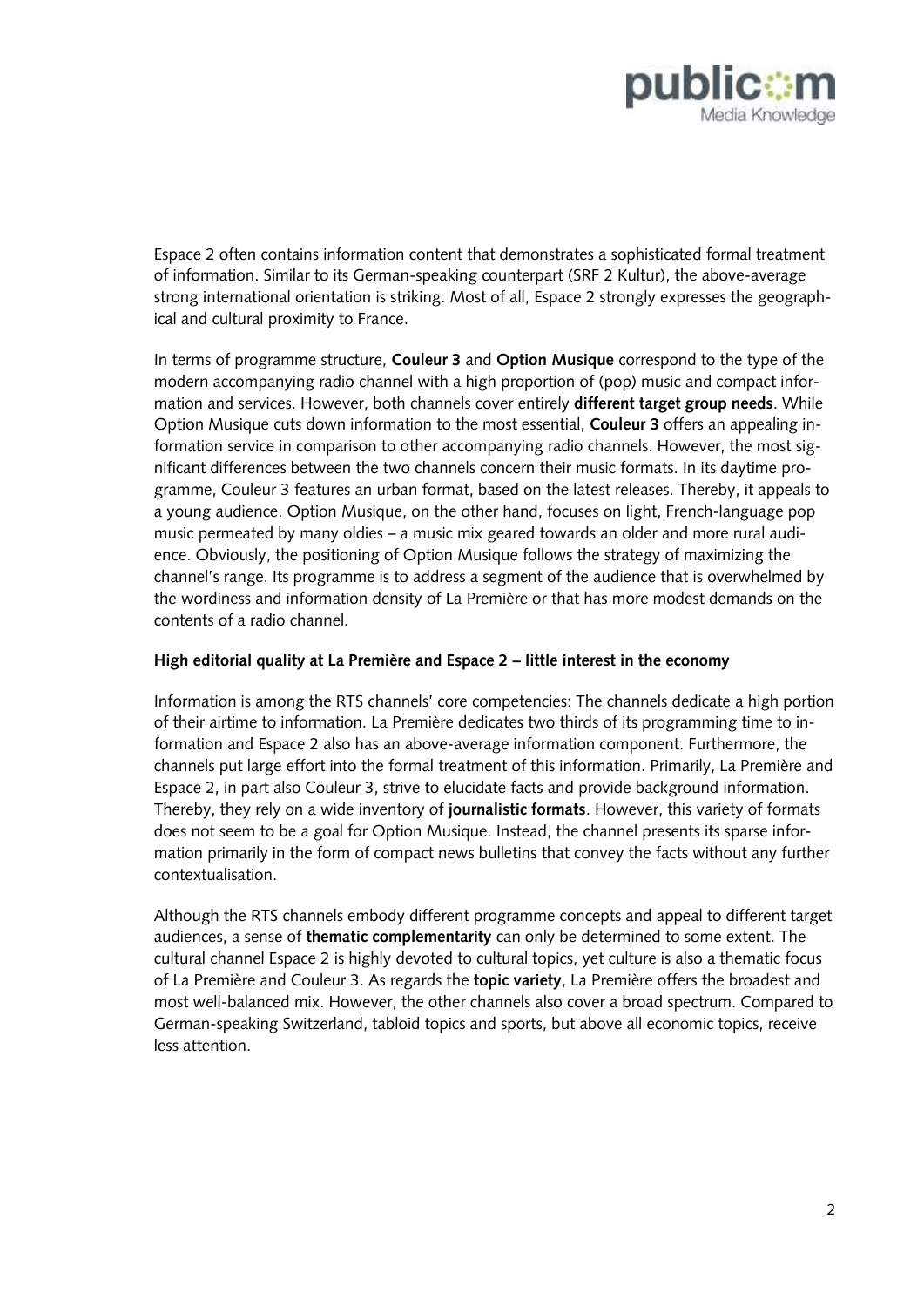

# **Strong orientation services of La Première and Espace 2**

The close association with the authorities often observed in the media is neither observable for the RTS channels nor for the SRG channels of German-speaking Switzerland. Put differently, the RTS channels report at least as often about the activities of the political parties and the legislative bodies as about those of the executive protagonists. Here the differences between the channels are very small. An analysis of the focus on protagonists of different political party orientations shows that the attention is broadly distributed. However, the governmental parties' activities are taken into greater account than those of the other political groups.

It is helpful for the audience if the different opinions and perspectives on a given topic are elucidated. This **orientation service** is provided most consistently by La Première and Espace 2 – due to their pronounced culture of debate. In this regard, Option Musique hardly offers more than an average private radio channel.

#### **Far more attention to France than to other linguistic regions**

The SRG's special position in the Swiss media landscape and its fee privilege tend to be publically justified with its integration mandate. Therefore, particularly high standards are to be placed on the integration services. One major integration service could consist of the SRG channels helping to increase knowledge of the respective other **parts of the country**.

The RTS programme creators pay by far the most attention to events **abroad**. Three out of four channels dedicate significantly more than half of their entire information service to events abroad; the other channel dedicates just below fifty percent to such events. Notably, events in the neighbouring country of **France** often become the focus of attention. In all channels, France occupies a lot more space than any of the other Swiss language regions. For Espace 2, events in France are even more important than events in French-speaking Switzerland and they indeed take up twice as much airtime as national events. With the exception of Espace 2, national events occupy broad space in all channels – but considerably less than in the SRG channels of Germanspeaking Switzerland. While, on average, about one third of all news items in German-speaking Switzerland concern national events, in French-speaking Switzerland it is barely one fifth. Although even this coverage might have an integrative effect, it of course does not help to increase knowledge about the **other language regions**. On average, information on other Swiss language regions takes up about seven percent of the airtime dedicated to information – a percentage value that is clearly above the corresponding values of the German-language SRG channels. However, the coverage on the other language regions almost exclusively deals with events in German-speaking Switzerland. **Italian-speaking Switzerland**, on the other hand, is just as **nonexistent** on the RTS channels as on the SRF channels. All in all, the attention paid to other language regions by the RTS channels has hardly changed since the last data collection in 2012.